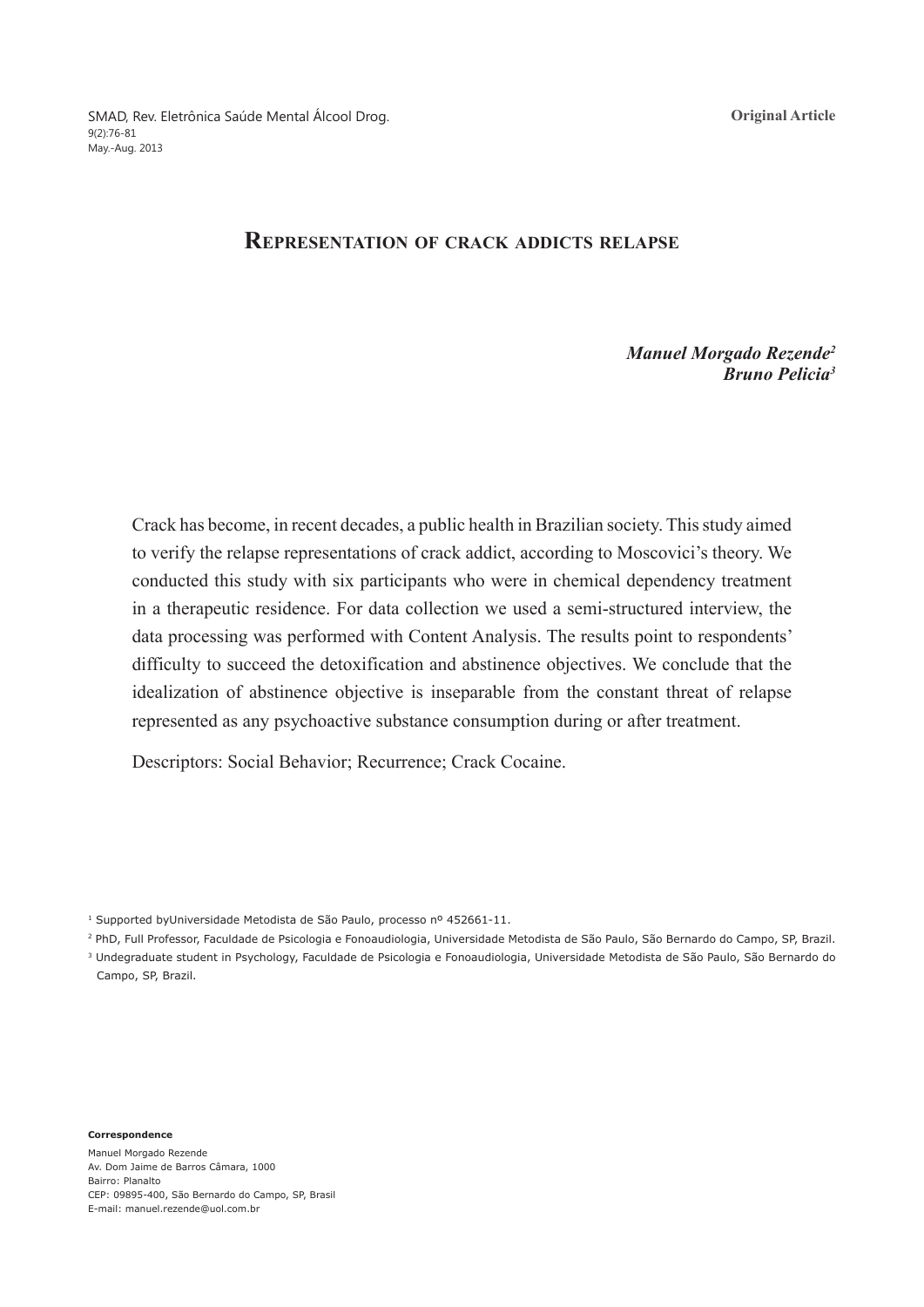# **Representação da recaída em dependentes de crack**

O crack tornou-se, nas últimas décadas, uma problemática de saúde pública, na sociedade brasileira. Esta pesquisa teve como objetivo verificar as representações da recaída em dependentes de crack à luz da teoria de Moscovici. O estudo foi realizado com seis participantes, que estavam em tratamento de dependência química em uma residência terapêutica. Para coleta de dados foi utilizada uma entrevista semiestruturada; o tratamento dos dados foi feito com a Análise de Conteúdo. Os resultados apontam a dificuldade de os entrevistados ultrapassarem a desintoxicação e a meta da abstinência. Conclui-se que a idealização da meta da abstinência é indissociável da constante ameaça de recaída, representada como qualquer consumo de substância psicoativa durante ou após o tratamento.

Descritores: Comportamento Social; Recidiva; Cocaína Crack.

# **Representación de la recaída en dependientes de crack**

El crack se volvió, en las últimas décadas, una problemática de salud pública, en la sociedad brasileña. Esta investigación tuvo como objetivo verificar las representaciones de la recaída en dependientes de crack a la luz de la teoría de Moscovici. El estudio fue realizado con seis participantes, que estaban en tratamiento de dependencia química en una residencia terapéutica. Para recogida de datos fue utilizada una entrevistasemiestructurada, el tratamiento de los datos fue hecho con el Análisis de Contenido. Los resultados apuntan la dificultad de que los entrevistados sobrepasen la desintoxicación y la meta de la abstinencia. Se concluye que la idealización de la meta de la abstinencia es indisociable de la constante amenaza de recaída, representada como cualquier consumo de substancia psicoactiva durante o después del tratamiento.

Descriptores: Conducta Social; Recurrencia; Cocaína-Crack.

# **Introduction**

One of the biggest challenges about psychoactive substance dependence is the relapse. Despite expressions of concern of Brazilian society and some alarm over the increasing visibility of psychoactive substances in diverse social contexts, knowledge about *crack* are still incipient<sup>(1-2)</sup>.

As emphasized by researchers on the thematic "among psychoactive substances addicts seeking treatment, cocaine and *crack* still have the highest abandonment rate"<sup>(2)</sup>. Drug use resists psychological intervention. Even maintaining abstinence, artificially, through hospitalizations, relapses seem inevitable. In one side, there is the *crack* user and peculiarities of the addict individuals, and, on the other hand, the need for complex multiprofessional and interdisciplinary treatment, with actions on relapse process and management for any lapses.

However, there are different ways to approach and use the relapse concept and phenomenon. Since the most Manichean and naive to the most realistic and controversial. While some people tend to follow a abstinence/relapse dichotomous, i.e., the centrality of the phenomenon is the psychoactive substance. Therefore, dependence comprises the abstinence violation and will cause the previous pattern of psychoactive use, meaning the end of the relapse $(3)$ . This dichotomous view that the person is sick or healthy has been described about relapse. It becomes a characteristic of traditional chemical dependency treatment and selfhelp groups, centered in total abstinence proposed. It is almost impossible to the individual not to stay in these two exclusive universes, or transit between them. That is, the addict people experience the conflict dimension to use or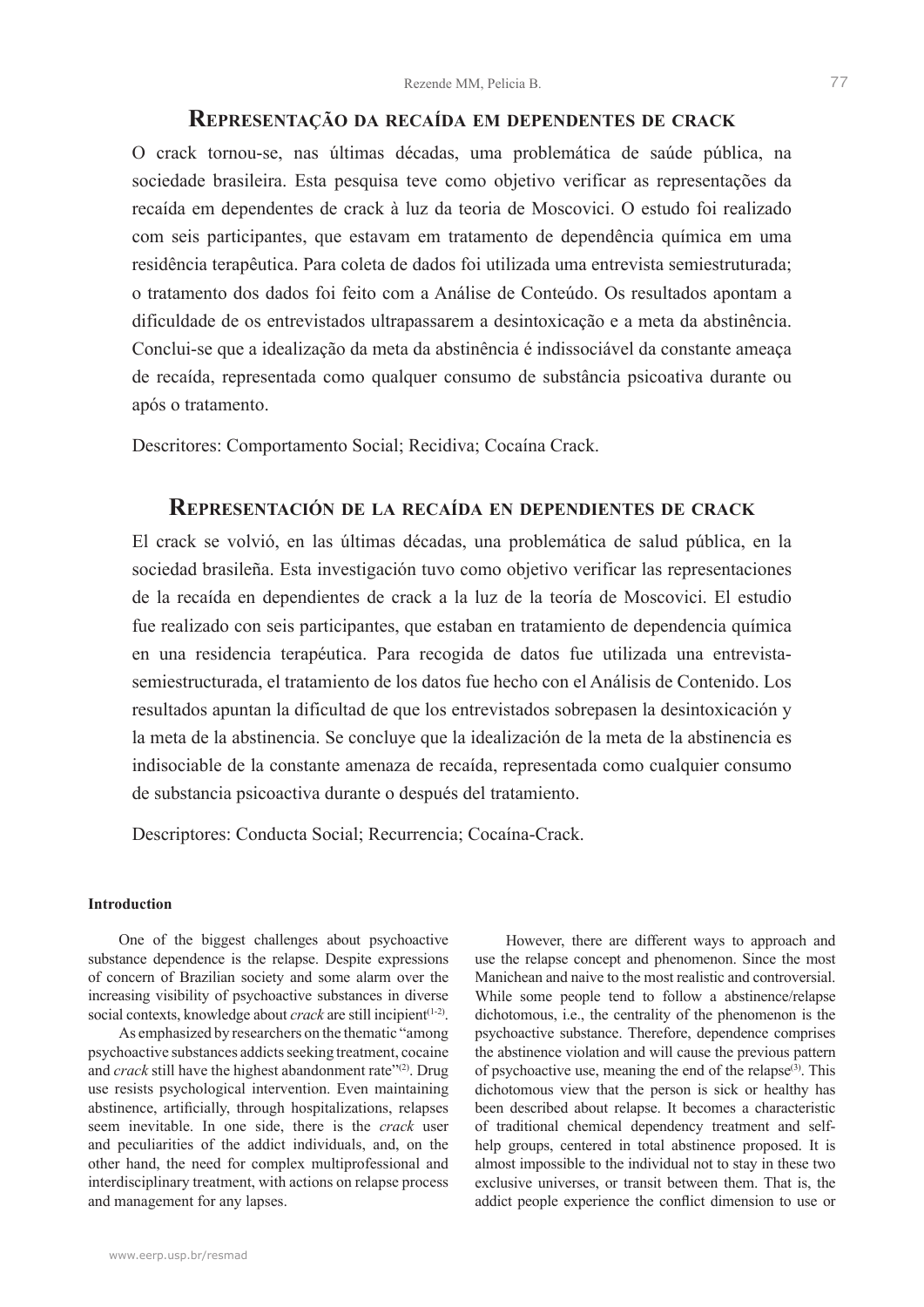not the psychoactive substance constantly after having an abstinence commitment. Other people seek a dimensional idiosyncrasy perspective, being a specific condition of whom experiences this situation, that evidences it "(...) the importance of the relapse process as an interactive process and floating can never be interrupted in some individuals"(4).

It is also important to distinguish between "lapse", which is the sporadic use of the substance, and "relapse", which refers to the usage prior to the start of the intervention<sup> $(5-6)$ </sup>. It may result when there is a positive change over the person's behavior. However, in individuals who experience a "lapse" or even a "relapse", violating abstinence, there is an affective component, that is related to feelings of shame, guilt, anger and hopelessness triggered by the discrepancy between their previous abstemious identity and their current lapse or relapse behavior<sup> $(7-10)$ </sup>. "The use of substance after a period of abstinence - is a frustration, but it is part of the recovery process. High rates of relapse are found for several substance abuse, including opiates, cocaine, alcohol and tobacco. Most patients use some substance in the first year following treatment. The first thirty days after treatment are especially vulnerable. While many addicts acquire a permanent state of sobriety after several treatments, many others do not reach this condition. The objective of permanent abstinence is achieved by less than half of treated patients"(11).

The different uses of the concept are difficult to compare between relapse studies, especially in the Brazilian population that has its specificities. Still regarding difficulties, the fact to be noted is that studies of these authors were carried out primarily with alcoholics. Another significant factor is relating relapse as a reinstallation of use pattern. Thus, the quantitative approach of the concept obscures the process and the consequences of relapse in users/addicts of *crack.*

The concept of social representation $(12)$  is characterized through "a system of values, ideas and practices with a twofold function: first, to establish an order which will enable people to be guided in their material and social world and control it; and, secondly, to enable the communication is possible between members of a community by providing them with a code for naming and classifying, unambiguously, several aspects of their world in their individual and social history".

Social representations have two functions, "first, they turn objects, people or events into patterns. They give them a definite shape, locate them in a particular category and gradually put them in a specific model, distinct and shared by a group of people. [...] Second, representations are prescriptive, i.e., they impose upon us with irresistible force. This force is a combination of a structure that is present even before we begin to think and a before tradition that decrees what must be thought"<sup>(12)</sup>. Therefore, the theory is that human interactions presuppose representations between two people or between two groups, which task is to create and send them. Once created, however, they acquire life of them own, circulate, meet, attract and repel each other and give opportunity to the birth of new representations, while the old representations die $(12)$ .

To investigate the representation of *crack* addicts relapse, admitted for treatment, in order to understand the dynamics of this phenomenon.

# **Method**

It is characterized as exploratory, descriptive and inductive study, starting from observation of facts or phenomena which causes are important to understand<sup>(13)</sup>. The approach is qualitative; works with the universe of meanings, motives, aspirations, beliefs, values and attitudes which corresponds to a deeper space of relationships, processes and phenomena that cannot be reduced to variables operationalization<sup>(14)</sup>.

# *Participants*

The study was conducted with six male patients between 18 and 50 years old. All of them had a history of relapses and were under treatment for disorders related to the use of *crack* in a Therapeutic Residence for drug addicts, in São Paulo, Brazil.

## *Instruments*

We used a semi-structured interview.

## *Procedures*

The contact with the co-research participant therapeutic center was established with the institution responsible, who was receptive and readily accepted hosting the research project. After institutional approval, the residents, in treatment, were invited to participate in the study. All of them agreed and signed the consent form, and after it was scheduled a period for interviews, conducted and recorded in a room of the psychological care of the institution.

#### *Data treatment*

The obtained data were transcribed and processed by content analysis<sup> $(15)$ </sup>. We have adopted the "fluctuating" readings" technique<sup> $(15)$ </sup> to establish the cuts and assessments of the interviews. We avoid value judgments and we preserved an empathetic treatment attitude of the obtained material. Thus, data analysis can be considered an interactive process, researcher - interviewee. Their answers were grouped according to categories related to the objective of this research.

### **Results and discussion**

The results were distributed according content thematic analysis, in five categories and two subcategories. We could verify, for the representation of relapse expressed by participants (P),that *crack*, cocaine and other psychoactive substances abstinence appears to be the treatment objective.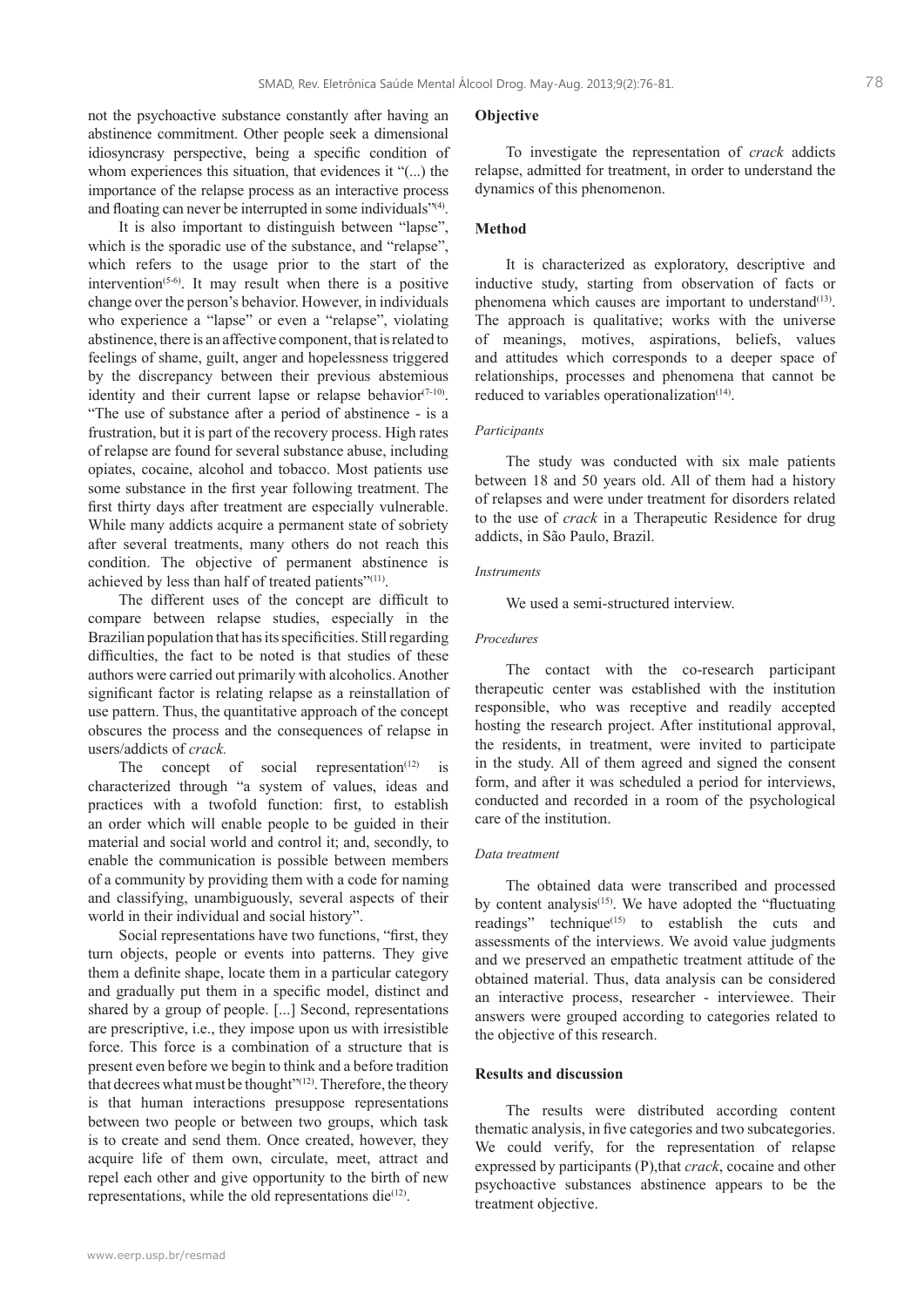*Category 1 - Relapse: any substance use during or after treatment*

P1 – *(...) So I said, since I have relapsed l`ll get lost. Because I have made a mistake once, if I drank a sip or a liter or several doses I had relapsed in the same way (...) sic.*

P2  $\{ut3 - (\dots)$  My relapse was one day, two days, I smoked five stones in a day, five in the other day  $(...)$  sic.

P3 – *(...) We went to the supermarket and I saw some cans of beer without alcohol, then I said: "Look, beer without alcohol. Can we take four?" Wife: "I am calling the clinic!" Then I said I didn't want it anymore [lol] (...) sic.*

P4 – *(...) So I see that relapse is using. My demand with myself is this way (...) sic.*

P5 – *(...) Now I see that from the moment I walk in the bar and take the first sip I am already having a relapse because it will fully activate my illness, and my compulsion (...) sic.*

P6 – *(...) It is one thing or the other, to be clean, to me, is not to use anything. It I used, I relapsed (...) sic.*

In the discourse above, we can see that there is a commitment to abstinence; therefore, any actual or envisioned use becomes a relapse. Thus, there is no lapse reference among them, which is the sporadic use of the substance. In social level, it is attempted to link the idea of "abstinence" = "cure" and "relapse" = "use". However, this representation on the relapse is fed back by *commonsense,* primarily in self-help groups and traditional treatments available to this population, generally guided by protocols focused on total abstinence of psychoactive substances use, more specifically illicit substances, which occurs through a method advocated by treatment models. We have to consider that social representations have two functions, it turns objects, events and people to prescriptive, i.e., they impose upon us with irresistible force that anything else is a combination of a structure that is present even before we begin to think and decrees what should be thought $(12)$ . It should be considered the factors underlying the permanence of this social representation of relapse. This is a field marked with stereotypes firmly held by adherents to the 12-step program, and the presence of religious activities guided by the discourse of helping others. There is also a lack of specialized professionals and interdisciplinary health professionals, as well as planning and operation of institutions. Several factors intersect to fossilize this representation.

### **Category 2** *-* **Feelings and relapse**

P1 – *(...) I transfer the blame by having locked the way I disliked. Angry at myself, remorse, shame on me shame before God and my parents, to society, because people talked how I was well, I even tried to hide it a bit, but it was not possible (...) sic.*

P3 – *(...) When I saw through the twelve steps what was really the disease, it came the guilt feeling, I feel guilty, because I know that it is a disease, a programming problem, it is possible to get help not to use it and to use it. I felt a bit of remorse myself (...) sic.*

P6 – *(...) Of sadness, I was born and raised in evangelism, and living like that, I was very sad, because I could not live according to evangelism. Sadness, anxiety, loneliness, sadness, I put myself dow;, I'm a trash (...) sic.*

All sample participants had experiences (relapses) of a negative emotional state (or unpleasant) such as guilt, anger, remorse, shame, bitterness, frustration, loneliness, sadness or distress at the time of relapse. The participants' speeches confirm the results of other studies $(7-10)$ . Thus, it is likely that the individual continue with the consumption of substances in an attempt to reduce unpleasant reactions, intensify and prolong the positive effects (pleasure). These feelings end up giving little space to questions about the meaning of "recovery" that can go through moments of reuse of the substance or even permanence in consumption. The individuals, then, are in a position to enter the institutional environment that advocates abstinence, or remain in an environment that guarantees the use. That is, the crack addict does not go effectively in the recovery process and starts the cycle of unsuccessful attempts to repair the drug use abstinence/relapse cycle.

#### **Category 3** *-* **Psychological Dimension: pre-relapse**

P1 – *(...) You know, what goes on in my mind is that when I go into recovery I want to show people I can do it, you know, I want to talk to people and say I'm in recovery, that I returned from the ashes, that I could get a job, I have a nice car with nice sound, with cool shoes, you know, I want to show off, then relapse comes (...) sic.*

P4 – *(...) I'm expecting something that does not come. It's insane. And this causes the relapse. And this takes me to relapse. I think 60% of relapses is because I was expecting things that have not happened and frustrated expectations made me lose it, damn. So I will use drugs. So when I have no desire, no motivation, I use drugs, and that's what makes me use drugs (...) sic.*

P6 – *(...) I was disgusted, I remember I was going to do something and failed it, you know, I was murmuring against God, that anger, that hatred. Who is this God? I am following God's will and this did not happen, you know, I'll do it my way, you know, I'll use it, there is a lot of negative things in my mind. So I did it (...) sic.*

There are tensions between the individual and society. Thus, the individual/spokesperson reveals the conflicts on family and social environment and announces the relapse process through a not explicit language of psychological representations. The psychopathological manifestations are structured during the tension between the individual and the environment. It is important to understand relapse as an interactive process and fluctuating $(4)$ . Its nature is complex and dynamic; therefore, it cannot be restricted to a abstinence rupture.

## *Category 4 - Psychopathology experiences during the relapse*

P1 – *(...) But I actually wanted immediate pleasure! The problem is that I started seeing beast, mouse, nothing to do with anything, these crazy crack things (...) sic.*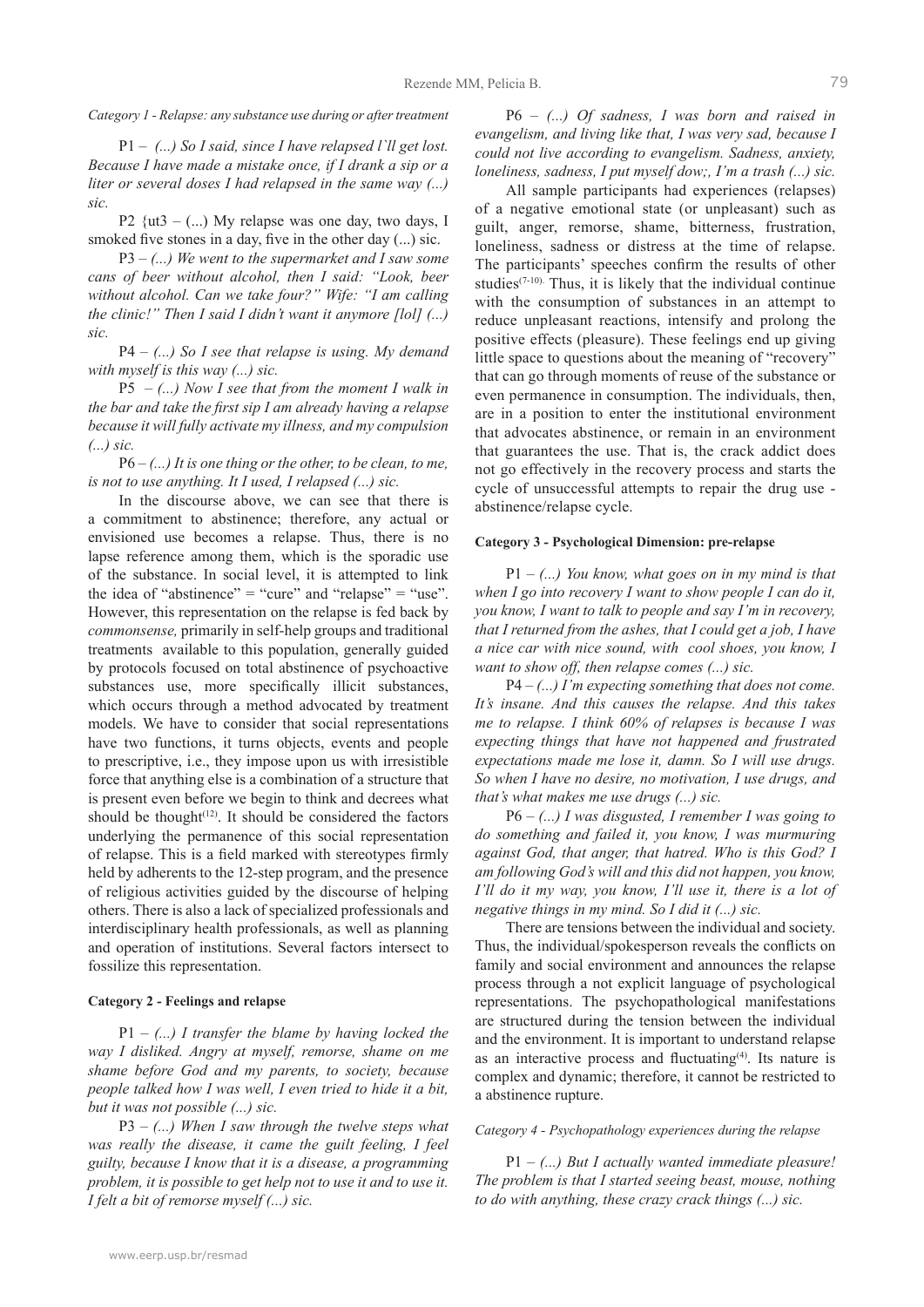P3 – *(...) My daughter and my wife looked for a psychologist, so I went to an appointment with a psychologist, then he said: How is your life doing? Then I started talking. I only have one thing to say: you are sick, if you don't stop you will die. Then I freaked out, I was green smoking crack and drinking booze with mint, I was thinking that crack with mint was in my skin (...) sic.*

P5 – *(...) Then I have a relapse, and when I realized I had smoked several times. You know, I smoked and was locked inside the house, in panic, I closed all the windows, did the least possible noise, you know, the smell, I lived in an apartment, and thought the neighbor would smell it, they would knock on my door, I thought, you know, they would complain, I heard voices, you know, I think... I don't know, they were talking behind the door, you know, about the stink! Is he using drug in here? It was terrible, then I locked everything and tried to stay silent, I let the TV on minimal volume and I heard just that, and I sweated and sweated a lot, took a towel over there a t-shirt over here... I was drying and dropping on the corners this way, you know, and smoking it one after the other, you know, it was something kind of strange (...) sic.*

The reports of the interviews show that the classic symptoms of delirium and hallucinations may be present during the relapse. The *a priori* triggering of psychopathological experience emerges through the bias of acute intoxication and indiscriminate use of crack.

The individuals, in such circumstances, may limit their mental life and affective bonds, with loss of bonds and discrimination between discursive forms of intrapsychic reality and shared reality. The chronic consumption of *crack, generally* associated with other psychoactive substances, can cause implied complications such as heart and lung problems, lesions of the airways, vitamin deficiency, among others. Neurological complications may occur: headache, seizures, cerebral vascular accidents, movement disorder among others<sup>(16)</sup>.

## Subcategory - Craving

P2 – *(...) I saw my mother watching the entire scene because I always hid it from my mother, she even knew I was using it, but has never seen it. After I got married I moved out, so she didn`t know because I used during the weekend, and went to work on Monday, I even got very anxious when the drug ended, but I was inside the house and my wife ended up chatting a bit, and I used to get calmer. But this last time I saw her crying and she is evangelic and screamed a lot of things (...) sic.*

During relapse, the participant has symptoms associated with cessation or reduction of heavy and prolonged use of crack. *Craving* is not only desire but also anticipation of the positive outcome of substance use and relief of abstinence symptoms or negative affect<sup>(17)</sup>, intense causes, physiological and psychological changes, this change in its somatic and psychic dynamics, during or after use cause clinically significant distress or losses in social and occupational function or other important areas of the individual<sup>(18)</sup>.

Subcategory - Death

P6 – *(...) Suffering of not wanting to live, wanting to stop and being able to, and only see the darkness (...) sic.*

P4 – *(...) My life turn upside down, I was not working, I saw degradation, now fuck it, I'll smoke crack until I die (...) sic.*

In these quotes, we observed the destructive consequences and "existence of persistent desire or unsuccessful efforts to reduce or control the consumption of the substance" (18). It is now that the object-*crack* assumes a position of prominence and prevalence in the lives of participants. To try to avoid the uncontrolled attempt to kill the pain. The compulsive pursuit for the substance is the main element of addiction [or psychological].

### **Category 5** *-* **External control of relapse**

P1 – *(...) So when I'm cool I am a little better physically, with a cool car, because I work and make some money, I do everything in the car, electric injection, automatic gear, anti-lock braking system. And when I come back I say: I am the man! Then I looked at people, and then I remembered how I was, how I am today, showing off, you know, I'm well externally but inside... (...) sic.*

P2 – *(...) The truth is that I transfer this to sex and game of cards. When my wife leaves home, I say: Leave me R\$100.00 so I can play cards. I transfer sex and game. Another thing is work, sometimes when I'm not okay, I ask to sleep in the company, working my ass off (...) sic.*

P3 – *(...) After this treatment what I'm trying to do is avoid going out or staying alone in the house, and stay with money, knowing you have money left is one of the factors that gets me (...) sic.*

P4 – *(...) I need activity, I am moved by entertainment, if I had not my job that takes 24 hours, I wouldn't use drugs. I have something to do. It's the only thing that holds me back, is having something to do (...) sic.*

P5 – *(...) I avoided a lot of things, looked at the bar and said I couldn't, then went to church, but I still went to the bar, I looked and said I couldn't, but I wanted to, I went to parties but I couldn't, I was risking myself, I was not holding myself anymore, I wanted more, something I couldn't but I was risky to use, but you know, I said: I can go, nothing is going to happen, this happened! I couldn't control me at times (...) sic.*

P6 – *(...) Stop doing what is working, stop reading a bible, going to church, heard other people, I start to manipulate, just because I'm clean, you know, I don't need God, you know, I don't need to hear the psychologist, not care to the treatment, the treatment is eternal (...) sic.*

Socially, the study participants "promise" abstinence, more closely they are threatened by relapse. There is, the centrality of mental and social life is shifted to the psychoactive substance. Thus, the participants assigned to external control, factors and situation that may delay relapse and remain abstinent. The category groups the discursive excerpts that show the individual's need to constantly stay in the sphere of treatment, even engaged in socially acceptable activities, and in abstinence, relapses seem